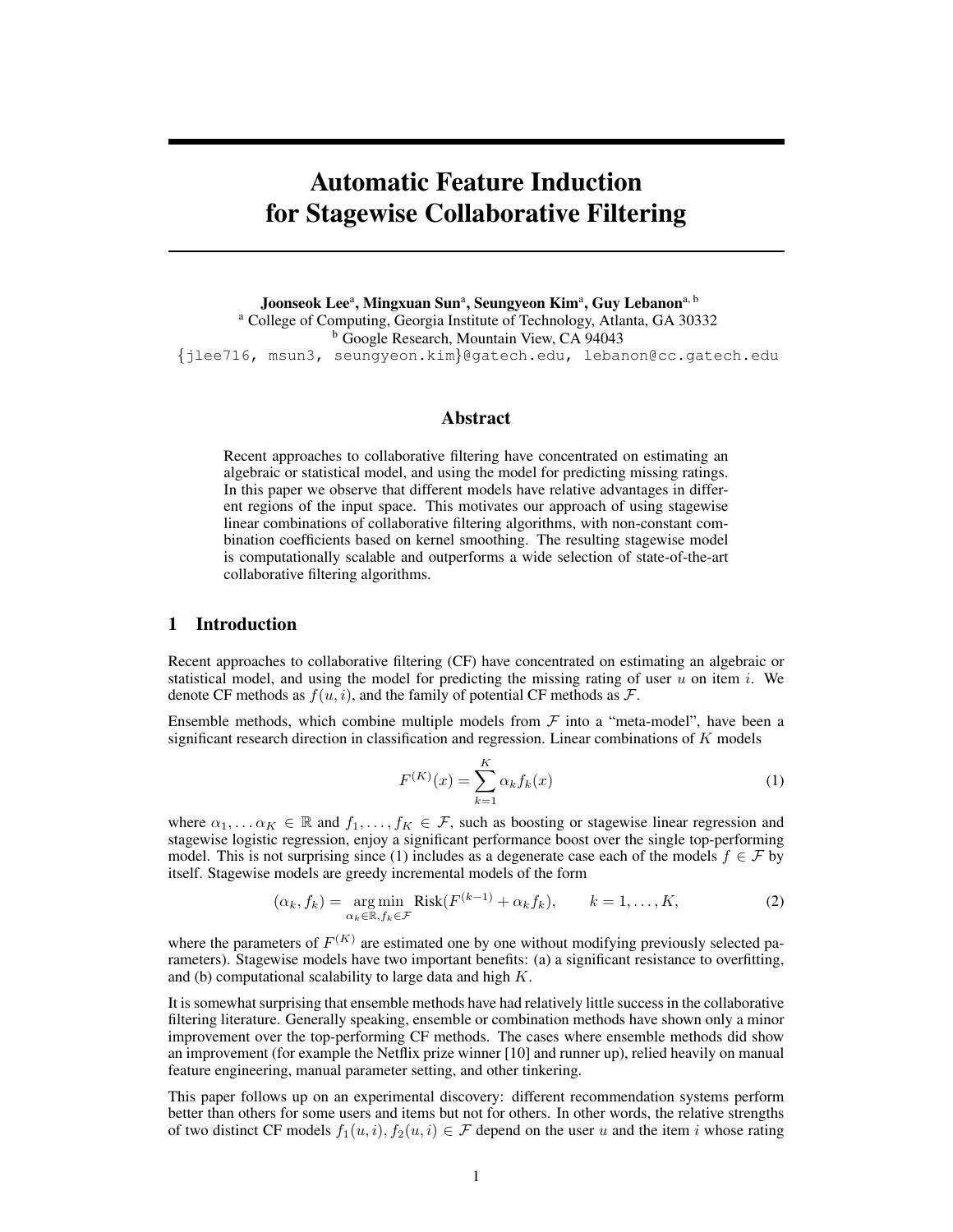

Figure 1: Test set loss (mean absolute error) of two simple algorithms (user average and item average) on items with different number of ratings.

is being predicted. One example of two such systems appears in Figure 1 that graphs the test-set loss of two recommendation rules (user average and item average) as a function of the number of available ratings for the recommended item  $i$ . The two recommendation rules outperform each other, depending on whether the item in question has few or many ratings in the training data. We conclude from this graph and other comprehensive experiments [14] that algorithms that are inferior in some circumstances may be superior in other circumstances.

The inescapable conclusion is that the weights  $\alpha_k$  in the combination should be functions of u and i rather than constants

$$
F^{(K)}(u,i) = \sum_{k=1}^{K} \alpha_k(u,i) f_k(u,i)
$$
 (3)

where  $\alpha_k(u, i) \in \mathbb{R}$  and  $f_k \in \mathcal{F}$  for  $k = 1, \dots, K$ . In this paper we explore the use of such models for collaborative filtering, where the weight functions  $\alpha_k(u, i)$  are learned from. A major part of our contribution is a feature induction strategy to identify feature functions expressing useful locality information. Our experimental study shows that the proposed method outperforms a wide variety of state-of-the-art and traditional methods, and also outperforms other CF ensemble methods.

### 2 Related Work

Many memory-based CF methods predict the rating of items based on the similarity of the test user and the training users [21, 3, 6]. Similarity measures include Pearson correlation [21] and Vector cosine similarity [3, 6]. Other memory-based CF methods includes item-based CF [25] and a nonparametric probabilistic model based on ranking preference similarities [28].

Model-based CF includes user and item clustering [3, 29, 32], Bayesian networks [3], dependence network [5] and probabilistic latent variable models [19, 17, 33]. Slope-one [16] achieved fast and reasonably accurate prediction. The state-of-the-art methods including the Netflix competition winner are based on matrix factorization. The factorized matrix can be used to fill out the unobserved entries of the user-rating matrix in a way similar to latent factor analysis [20, 12, 9, 13, 24, 23, 11].

Some recent work suggested that combining different CF models may improve the prediction accuracy. Specifically, a memory-based method linearly combined with a latent factor method [1, 8] retains the advantages of both models. Ensembles of maximum margin matrix factorizations were explored to improve the result of a single MMMF model in [4]. A mixture of experts model is proposed in [27] to linearly combine the prediction results of more than two models. In many cases, there is significant manual intervention such as setting the combination weights manually.

Feature-weighted linear stacking [26] is the ensemble method most closely related to our approach. The primary difference is the manual selection of features in [26] as opposed to automatic induction of local features in our paper that leads to a significant improvement in prediction quality. Model combination based on locality has been proposed in other machine learning topics, such as classification [31, 18] or sensitivity estimation [2].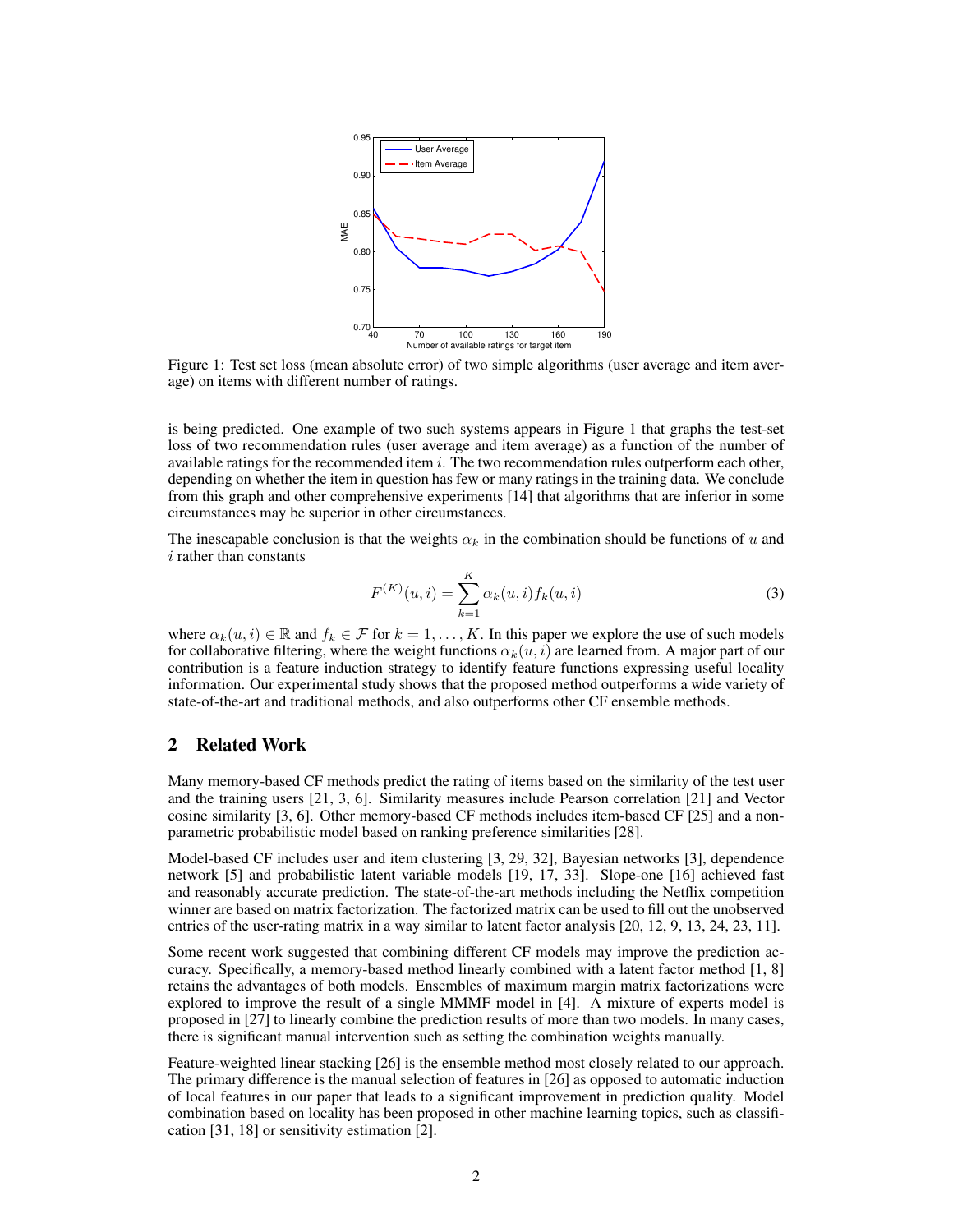### 3 Combination of CF Methods with Non-Constant Weights

Recalling the linear combination (3) from Section 1, we define non-constant combination weights  $\alpha_k(u, i)$  that are functions of the user and item that are being predicted. We propose the following algebraic form

$$
\alpha_k(u,i) = \beta_k h_k(u,i), \quad \beta_k \in \mathbb{R}, \quad h_k \in \mathcal{H}
$$
 (4)

where  $\beta_k$  is a parameter and  $h_k$  is a function selected from a family H of candidate feature functions.

The combination (3) with non-constant weights (4) enables some CF methods  $f_k$  to be emphasized for some user-item combinations through an appropriate selection of the  $\beta_k$  parameters. We assume that  $H$  contains the constant function, capturing the constant-weight combination within our model.

Substituting (4) into (3) we get

$$
F^{(K)}(u,i) = \sum_{k=1}^{K} \beta_k h_k(u,i) f_k(u,i), \quad \beta_k \in \mathbb{R}, \quad h_k \in \mathcal{H}, \quad f_k \in \mathcal{F}.
$$
 (5)

Note that since  $h_k$  and  $f_k$  are selected from the sets of CF methods and feature functions respectively, we may have  $f_i = f_l$  or  $h_j = h_l$  for  $j \neq l$ . This is similar to boosting and other stagewise algorithms where one feature or base learner may be chosen multiple times, effectively updating its associate feature functions and parameters. The total weight function associated with a particular  $f \in \mathcal{F}$  is  $\sum_{k:f_k=f} \beta_k h_k(u,i).$ 

A simple way to fit  $\beta = (\beta_1, \dots, \beta_K)$  is least squares

$$
\beta^* = \underset{\beta \in C}{\arg \min} \sum_{u,i} \left( F^{(K)}(u,i) - R_{u,i} \right)^2, \tag{6}
$$

where  $R_{u,i}$  denotes the rating of user u on item i in the training data and the summation ranges over all ratings in the training set. A variation of (6), where  $\beta$  is constrained such that  $\alpha_k(u, i) \geq 0$ , and  $\sum_{k=1}^{K} \alpha_k(u, i) = 1$  endows F with the following probabilistic interpretation

$$
F(u,i) = \mathsf{E}_p\left\{f \mid u,i\right\},\tag{7}
$$

where f represents a random draw from F, with probabilities  $p(f|u, i)$  proportional to  $\sum_{k:f_k=f} \beta_k h_k(u, i)$ . In contrast to standard combination models with fixed weights, (7) forms a conditional expectation, rather than an expectation.

### 4 Inducing Local Features

In contrast to [26] that manually defined 25 features, we induce the features  $h_k$  from data. The features  $h_k(u, i)$  should emphasize users u and items i that are likely to lead to variations in the relative strength of the  $f_1, \ldots, f_K$ . We consider below two issues: (i) defining the set H of candidate features, and (ii) a strategy for selecting features from  $H$  to add to the combination  $F$ .

#### **4.1** Candidate Feature Families  $H$

We denote the sets of users and items by U and I respectively, and the domain of  $f \in \mathcal{F}$  and  $h \in \mathcal{H}$ as  $\Omega = U \times I$ . The set  $R \subset \Omega$  is the set of user-item pairs present in the training set, and the set of user-item pairs that are being predicted is  $\omega \in \Omega \setminus R$ .

We consider the following three unimodal functions on  $\Omega$ , parameterized by a location parameter or mode  $\omega^* = (u^*, i^*) \in \Omega$  and a bandwidth  $h > 0$ 

$$
K_{h,(u^*,i^*)}^{(1)}(u,i) \propto \left(1 - \frac{d(u^*,u)}{h}\right) I\left(d(u^*,u) \le h\right),
$$
  
\n
$$
K_{h,(u^*,i^*)}^{(2)}(u,i) \propto \left(1 - \frac{d(i^*,i)}{h}\right) I\left(d(i^*,i) \le h\right),
$$
  
\n
$$
K_{h,(u^*,i^*)}^{(3)}(u,i) \propto \left(1 - \frac{d(u^*,u)}{h}\right) I\left(d(u^*,u) \le h\right) \cdot \left(1 - \frac{d(i^*,i)}{h}\right) I\left(d(i^*,i) \le h\right),
$$
 (8)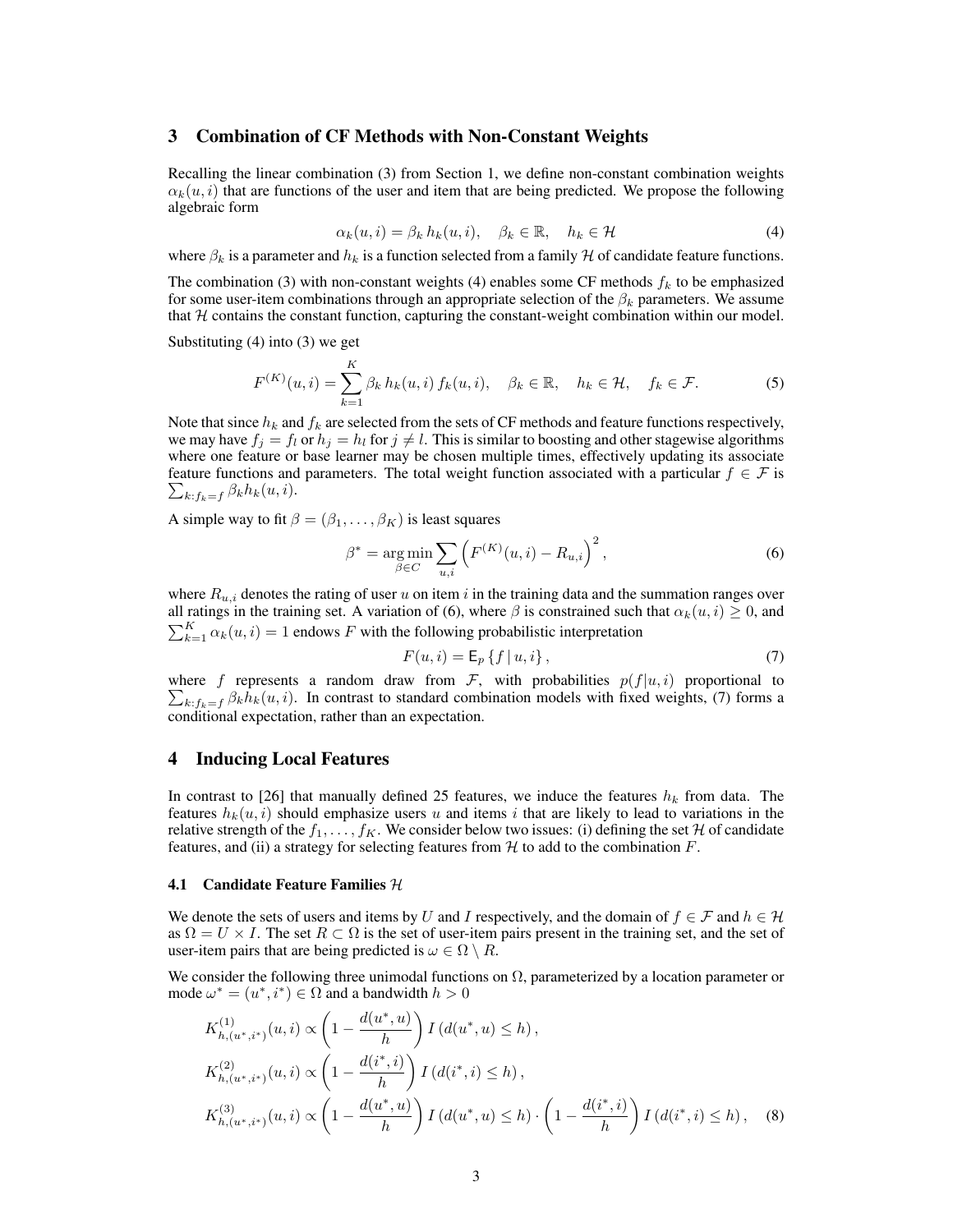where  $I(A) = 1$  if A holds and 0 otherwise. The first function is unimodal in u, centered around  $u^*$ , and constant in i. The second function is unimodal in i, centered around i<sup>\*</sup>, and constant in u. The third is unimodal in  $u, i$  and centered around  $(u^*, i^*)$ .

There are several possible choices for the distance functions in (8) between users and between items. For simplicity, we use in our experiments the angular distance

$$
d(x, y) = \arccos\left(\frac{\langle x, y \rangle}{\|x\| \cdot \|y\|}\right) \tag{9}
$$

where the inner products above are computed based on the user-item rating matrix expressing the training set (ignoring entries not present in both arguments).

The functions (8) are the discrete analogs of the triangular kernel  $K_h(x) = h^{-1}(1 - |x - y|)$  $x^*|/h)I(|x-x^*| \leq h$ ) used in non-parametric kernel smoothing [30]. Their values decay linearly with the distance from their mode (truncated at zero), and feature a bandwidth parameter  $h$ , controlling the rate of decay. As h increases the support size  $|\{\omega \in \Omega : K(\omega) > 0\}|$  increases and  $\max_{\omega \in \Omega} K(\omega)$  decreases.

The unimodal feature functions (8) capture locality in the  $\Omega$  space by measuring proximity to a mode, representing a user  $u^*$ , an item  $i^*$ , or a user-item pair. We define the family of candidate features  $H$  as all possible additive mixtures or max-mixtures of the functions  $(8)$ , parameterized by a set of multiple modes  $\boldsymbol{\omega}^* = {\{\omega_1^*, \dots, \omega_r^*\}}$ 

$$
K_{\omega^*}(u,i) \propto \sum_{j=1}^r K_{\omega_j^*}(u,i)
$$
\n(10)

$$
K_{\boldsymbol{\omega}^*}(u,i) \propto \max_{j=1,\dots,r} K_{\omega_j^*}(u,i). \tag{11}
$$

Using this definition, features functions  $h_k(u, i) \in \mathcal{H}$  are able to express a wide variety of locality information involving multiple potential modes.

We discuss next the strategy for identifying useful features from  $H$  and adding them to the model  $F$ in a stagewise manner.

### 4.2 Feature Induction Strategy

Adapting the stagewise learning approach to the model (5) we have

$$
F^{(K)}(u,i) = \sum_{k=1}^{K} \beta_k h_k(u,i) f_k(u,i),
$$
  
\n
$$
(\beta_k, h_k, f_k) = \underset{\beta_k \in \mathbb{R}, h_k \in \mathcal{H}, f_k \in \mathcal{F}}{\text{arg min}} \sum_{(u,i) \in R} \left( F^{(k-1)}(u,i) + \beta_k h_k(u,i) f_k(u,i) - R_{u,i} \right)^2.
$$
\n(12)

It is a well-known fact that stagewise algorithms sometimes outperform non-greedy algorithms due to resistance to overfitting (see [22], for example). This explains the good generalization ability of boosting and stage-wise linear regression.

From a computational standpoint,  $(12)$  scales nicely with K and with the training set size. The onedimensional quadratic optimization with respect to  $\beta$  is solved via a closed form, but the optimization over  $F$  and  $H$  has to be done by brute force or by some approximate method such as sampling. The computational complexity of each iteration is thus  $O(|\mathcal{H}| \cdot |\mathcal{F}| \cdot |R|)$ , assuming no approximation are performed.

Since we consider relatively small families  $\mathcal F$  of CF methods, the optimization over  $\mathcal F$  does not pose a substantial problem. The optimization over  $\mathcal{H}$  is more problematic since  $\mathcal{H}$  is potentially infinite, or otherwise very large. We address this difficulty by restricting  $H$  to a finite collection of additive or max-mixtures kernels with  $r$  modes, randomly sampled from the users or items present in the training data. Our experiments conclude that it is possible to find useful features from a surprisingly small number of randomly-chosen samples.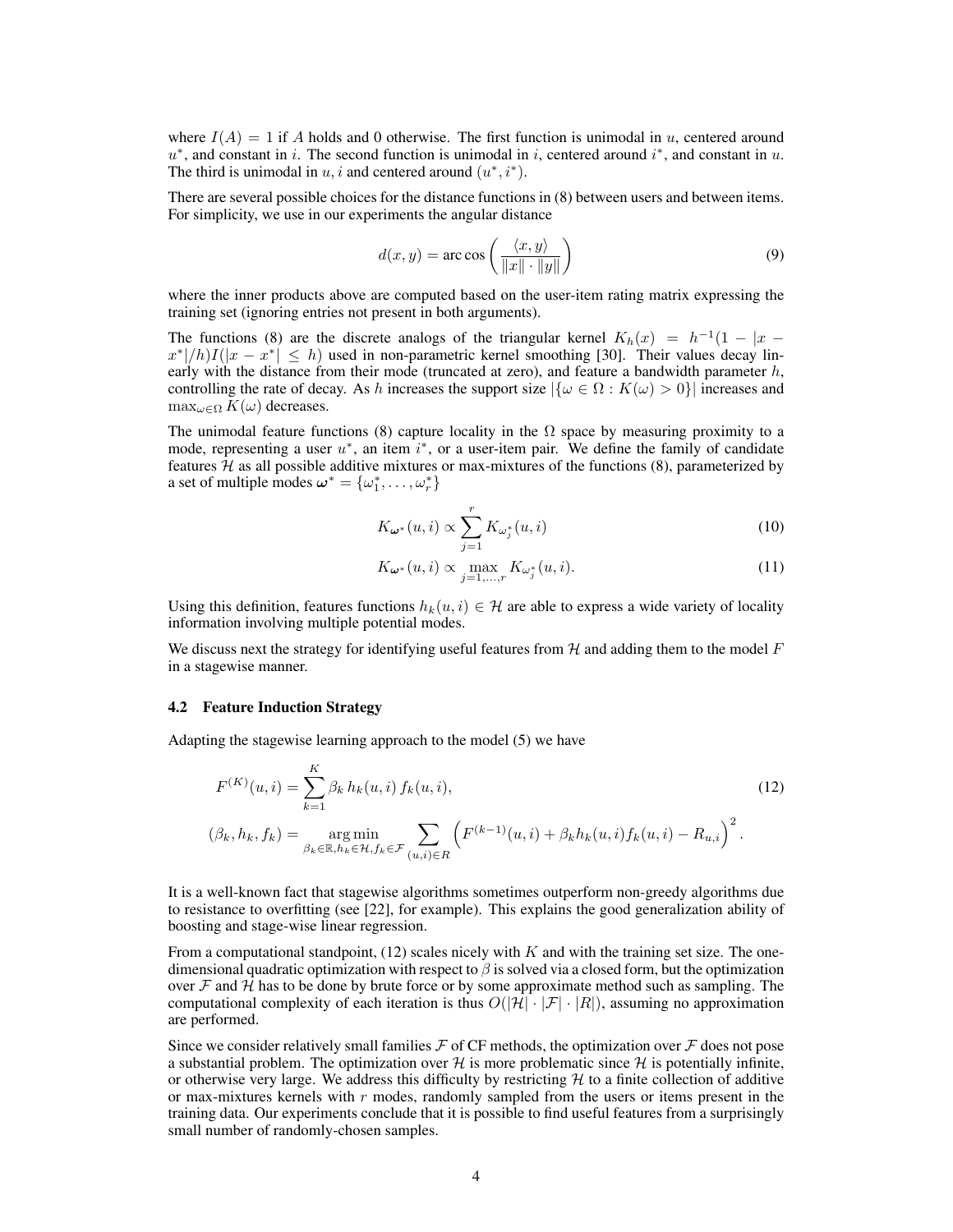## 5 Experiments

We describe below the experimental setting, followed by the experimental results and conclusions.

### 5.1 Experimental Design

We used a recommendation algorithm toolkit PREA [15] for candidate algorithms, including three simple baselines (Constant model, User Average, and Item Average) and five matrix-factorization methods (Regularized SVD, NMF [13], PMF [24], Bayesian PMF [23], and Non-Linear PMF [12]), and Slope-one [16]. This list includes traditional baselines as well as state-of-the-art CF methods that were proposed recently in the research literature. We evaluate the performance using the Root Mean Squared Error (RMSE), measured on the test set.

Table 1 lists 5 experimental settings. SINGLE runs each CF algorithm individually, and chooses the one with the best average performance. CONST combines all candidate algorithms with constant weights as in (1). FWLS combines all candidate algorithms with non-constant weights as in (3) [26]. For CONST and FWLS, the weights are estimated from data by solving a least-square problem. STAGE combines CF algorithms in stage-wise manner. FEAT applies the feature induction techniques discussed in Section 4.

To evaluate whether the automatic feature induction in FEAT works better or worse than manually constructed features, we used in FWLS and STAGE manual features similar to the ones in [26] (excluding features requiring temporal data). Examples include number of movies rated per user, number of users rating each movie, standard deviation of the users' ratings, and standard deviation of the item's ratings.

The feature induction in FEAT used a feature space  $H$  with additive multi-mode smoothing kernels as described in Section 4 (for simplicity we avoided kernels unimodal in both  $u$  and  $i$ ). The family  $H$  included 200 randomly sampled features (a new sample was taken for each of the iterations in the stagewise algorithms). The r in (11) was set to 5% of user or item count, and bandwidth h values of 0.05 (an extreme case where most features have value either 0 or 1) and 0.8 (each user or item has moderate similarity values). The stagewise algorithm continues until either five consecutive trials fail to improve the RMSE on validation set, or the iteration number reaches 100, which occur only in a few cases. We used similar  $L_2$  regularization for all methods (both stagewise and non-stagewise), where the regularization parameter was selected among 5 different values based on a validation set.

We experimented with the two standard MovieLens datasets: 100K and 1M, and with the Netflix dataset. In the Netflix dataset experiments, we sub-sampled the data since (a) running state-ofthe-art candidate algorithms on the full Netflix data takes too long time - for example, Bayesian PMF was reported to take 188 hours [23], and (b) it enables us to run extensive experiments measuring the performance of the CF algorithms as a function of the number of users, number of items, voting sparsity, and facilitates cross-validation and statistical tests. More specifically, we sub-sampled from the most active  $M$  users and the most often rated  $N$  items to obtain pre-specified data density levels  $|R|/|\Omega|$ . As shown in Table 2, we varied either the user or item count in the set  $\{1000, 1500, 2000, 2500, 3000\}$ , holding the other variable fixed at 1000 and the density at 1%, which is comparable density of the original Netflix dataset. We also conducted an experiment where the data density varied in the set  $\{1\%, 1.5\%, 2\%, 2.5\% \}$  with fixed user and item count of 1000 each.

We set aside a randomly chosen 20% for test set, and used the remaining 80% for both for training the individual recommenders and for learning the ensemble model. It is possible, and perhaps more motivated, to use two distinct train sets for the CF models and the ensemble. However, in our case, we got high performance even in the case of using the same training dataset in both stages.

| Method        | W |  | Explanation                                   |
|---------------|---|--|-----------------------------------------------|
| <b>SINGLE</b> |   |  | Best-performed single CF algorithm            |
| <b>CONST</b>  |   |  | Mixture of CF without features                |
| <b>FWLS</b>   |   |  | Mixture of CF with manually-designed features |
| <b>STAGE</b>  |   |  | Stagewise mixture with manual features        |
| <b>FEAT</b>   |   |  | Stagewise mixture with induced features       |

Table 1: Experimental setting. (C: Combination of multiple algorithms, W: Weights varying with features, S: Stage-wise algorithm, I: Induced features)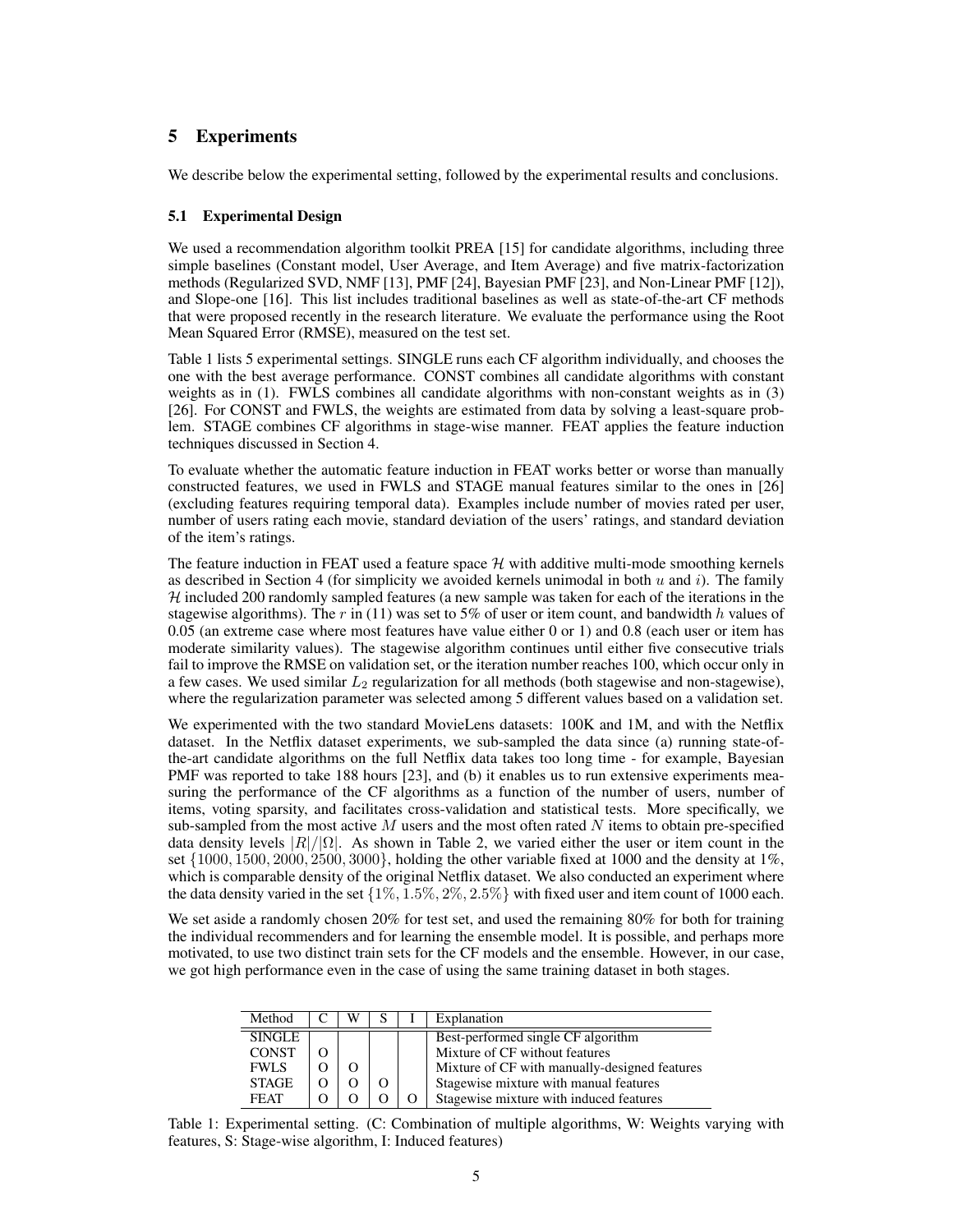| Dataset                  |               |         | MovieLens    |        |        |        |         |        |        |        |        |
|--------------------------|---------------|---------|--------------|--------|--------|--------|---------|--------|--------|--------|--------|
| <b>User Count</b>        |               | 1000    | 2000<br>3000 |        | 1000   |        | 1000    |        |        | 943    | 6039   |
| Item Count               |               | 1000    | 1000         |        | 2000   | 3000   | 1000    |        | 1682   | 3883   |        |
| Density                  |               | $1.0\%$ | $1.0\%$      |        | 1.0%   |        | $1.5\%$ | 2.0%   | 2.5%   | 6.3%   | 4.3%   |
| 5<br>Single <sup>®</sup> | Constant      | 1.2188  | 1.2013       | 1.2072 | 1.1964 | 1.1888 | 1.2188  | 1.2235 | 1.2113 | 1.2408 | 1.2590 |
|                          | UserAvg       | 1.0566  | 1.0513       | 1.0375 | 1.0359 | 1.0174 | 1.0566  | 1.0318 | 1.0252 | 1.0408 | 1.0352 |
|                          | ItemAvg       | 1.1260  | 1.0611       | 1.0445 | 1.1221 | 1.1444 | 1.1260  | 1.1029 | 1.0900 | 1.0183 | 0.9789 |
|                          | Slope1        | 1.4490  | 1.4012       | 1.3321 | 1.4049 | 1.3196 | 1.4490  | 1.3505 | 1.0725 | 0.9371 | 0.9017 |
|                          | RegSVD        | 1.0623  | 1.0155       | 1.0083 | 1.0354 | 1.0289 | 1.0343  | 1.0154 | 1.0020 | 0.9098 | 0.8671 |
|                          | <b>NMF</b>    | 1.0784  | 1.0205       | 1.0069 | 1.0423 | 1.0298 | 1.0406  | 1.0151 | 1.0091 | 0.9601 | 0.9268 |
|                          | PMF           | 1.6180  | 1.4824       | 1.4081 | 1.4953 | 1.4804 | 1.4903  | 1.3594 | 1.1818 | 0.9328 | 0.9623 |
|                          | <b>BPMF</b>   | 1.3973  | 1.2951       | 1.2949 | 1.2566 | 1.2102 | 1.3160  | 1.2021 | 1.1514 | 0.9629 | 0.9000 |
|                          | NLPMF         | 1.0561  | 1.0507       | 1.0382 | 1.0361 | 1.0471 | 1.0436  | 1.0382 | 1.0523 | 0.9560 | 0.9415 |
| Combined                 | <b>SINGLE</b> | 1.0561  | 1.0155       | 1.0069 | 1.0354 | 1.0174 | 1.0343  | 1.0151 | 1.0020 | 0.9098 | 0.8671 |
|                          | <b>CONST</b>  | 1.0429  | 1.0072       | 0.9963 | 1.0198 | 1.0102 | 1.0255  | 0.9968 | 0.9824 | 0.9073 | 0.8660 |
|                          | <b>FWLS</b>   | 1.0288  | 1.0050       | 0.9946 | 1.0089 | 1.0016 | 1.0179  | 0.9935 | 0.9802 | 0.9010 | 0.8649 |
|                          | <b>STAGE</b>  | 1.0036  | 0.9784       | 0.9668 | 0.9967 | 0.9821 | 0.9935  | 0.9846 | 0.9769 | 0.8961 | 0.8623 |
|                          | <b>FEAT</b>   | 0.9862  | 0.9607       | 0.9607 | 0.9740 | 0.9717 | 0.9703  | 0.9589 | 0.9492 | 0.8949 | 0.8569 |
| $p$ -Value               |               | 0.0028  | 0.0001       | 0.0003 | 0.0008 | 0.0014 | 0.0002  | 0.0019 | 0.0013 | 0.0014 | 0.0023 |

Table 2: Test error in RMSE (lower values are better) for single CF algorithms used as candidates and combined models. Data where  $M$  or  $N$  is 1500 or 2500 are omitted due to the lack of space, as it is shown in Figure 2. The best-performing one in each group is indicated in *Italic*. The last row indicates *p*-value for statistical test of hypothesis FEAT  $\succ$  FWLS.



Figure 2: Performance trend with varied user count (left), item count (middle), and density (right) on Netflix dataset.

For stagewise methods, the 80% train set was divided to 60% training set and 20% validation set, used to determine when to stop the stagewise addition process. The non-stagewise methods used the entire 80% for training. The 10% of training set is used to select regularization parameter for both stagewise and non-stagewise. The results were averaged over 10 random data samples.

### 6 Result and Discussion

#### 6.1 Performance Analysis and Example

Table 2 displays the performance in RMSE of each combination method, as well as the individual algorithms. Examining it, we observe the following partial order with respect to prediction accuracy:  $FEAT \succ STAGE \succ FWLS \succ CONST \succ SINGLE.$ 

- FWLS  $\succeq$  CONST  $\succeq$  SINGLE: Combining CF algorithms (even only with constant weights) produces better prediction than the best-single CF method. Also, using nonconstant weights improves performance further. This result is consistent with what has been known in literature [7, 26].
- **STAGE**  $\succ$  **FWLS**: Figure 2 indicates that stagewise combinations where features are chosen with replacement are more accurate. The selection with replacement allow certain features to be selected more than once, correcting a previous inaccurate parameter setting.
- FEAT  $\succ$  STAGE: Making use of induced features improves prediction accuracy further from stagewise optimization with manually-designed features.

Overall, our experiments indicate that the combination with non-constant weights and feature induction (FEAT) outperforms three baselines (the best single method, standard combinations with constant weight, and the FWLS method using manually constructed features [26]). We tested the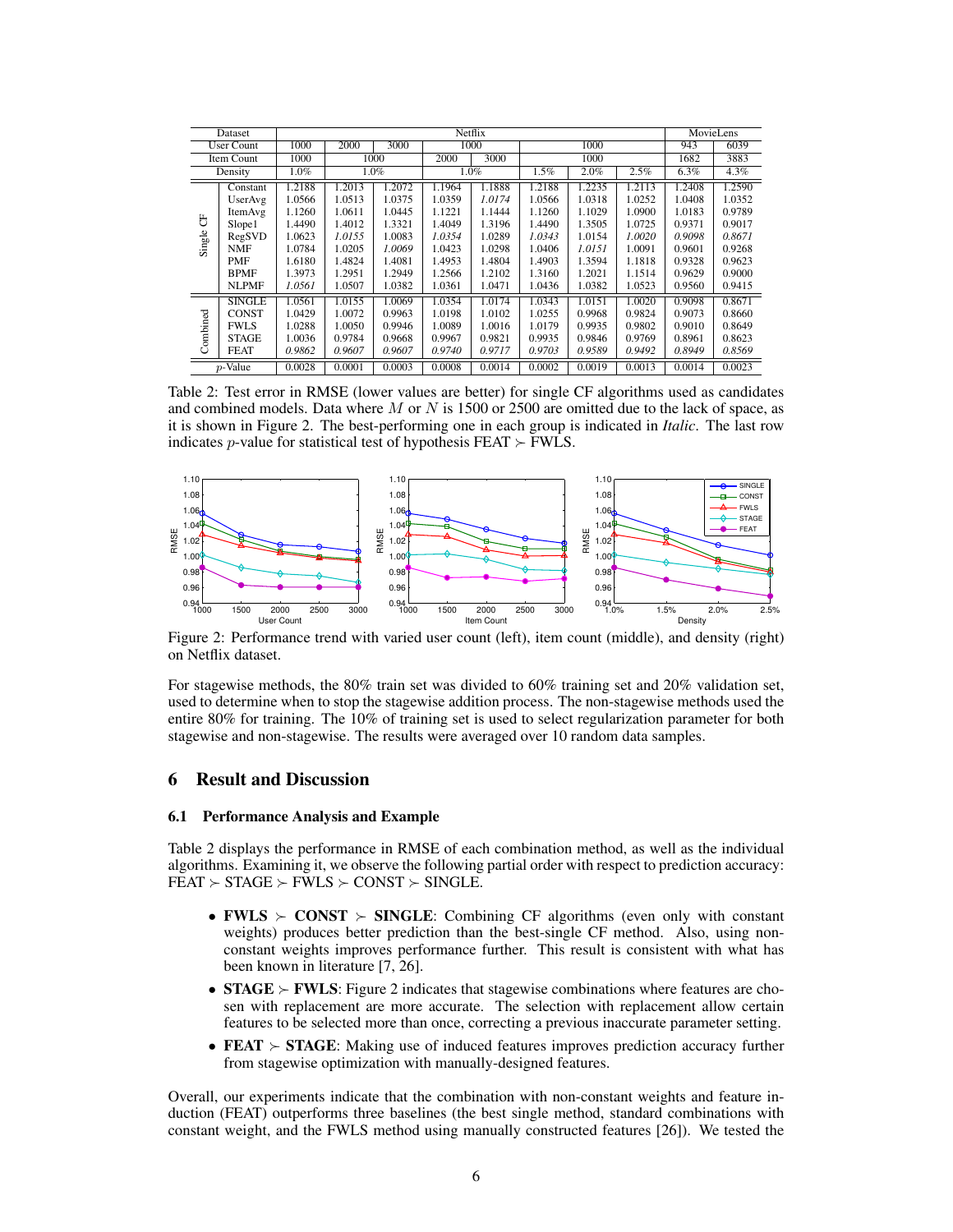

Figure 3: Average weight values of each item (top) and user (bottom) sorted in the order of high to low weight of selected algorithm. Note that the sorting order is similar between algorithm 1 (User Average) and 2 (Item Average). In contrast, algorithm 8 (NLPMF) has opposite order, which will be weighted higher in different part of the data, compared to algorithm 1 and 2.

hypothesis  $RMSE_{FEAT} < RMSE_{FWLS}$  with paired t-test. Based on the p-values (See the last row in Table 2), we can reject the null hypothesis with significance of 99%. We conclude that our proposed combination outperforms state-of-the-art methods, and several previously proposed combination methods.

To see how feature induction works in detail, we illustrate an example with a case where the user count and item count equals 1000. Figure 3 shows the average weight distribution that each user or item receives under three CF methods: user average, item average, and NLPMF. We focused on these three methods since they are frequently selected by the stagewise algorithm. The  $x$  axis variables in the three panels are sorted in the order of decreasing weights of selected algorithm. Note that in each figure, one curve is monotonically decaying, showing the weights of the CF method according to which the sorting was done. An interesting observation is that algorithm 1 (User Average) and algorithm 2 (Item Average) have similar pattern of sorting order in Figure 3 (right column). In other words, these two algorithms are similar in nature, and are relatively strong or weaker in similar regions of  $Ω$ . Algorithm 8 (NLPMF) on the other hand, has a very different relative strength pattern.

#### 6.2 Trend Analysis

Figure 2 graphs the RMSE of the different combination methods as a function of the user count, item count, and density. We make the following observations.

- As expected, prediction accuracy for all combination methods and for the top single method improves with the user count, item count, and density.
- The performance gap between the best single algorithm and the combinations tends to decrease with larger user and item count. This is a manifestation of the law of diminishing returns, and the fact that the size of a suitable family  $H$  capturing locality information increases with the user and item count. Thus, the stagewise procedure becomes more challenging computationally, and less accurate since in our experiment we sampled same number of compositions from  $H$ , rather than increasing it for larger data.
- We note that all combination methods and the single best CF method improve performance as the density increases. The improvement seems to be the most pronounced for the single best algorithm and for the FEAT method, indicating that FEAT scales up its performance aggressively with increasing density levels.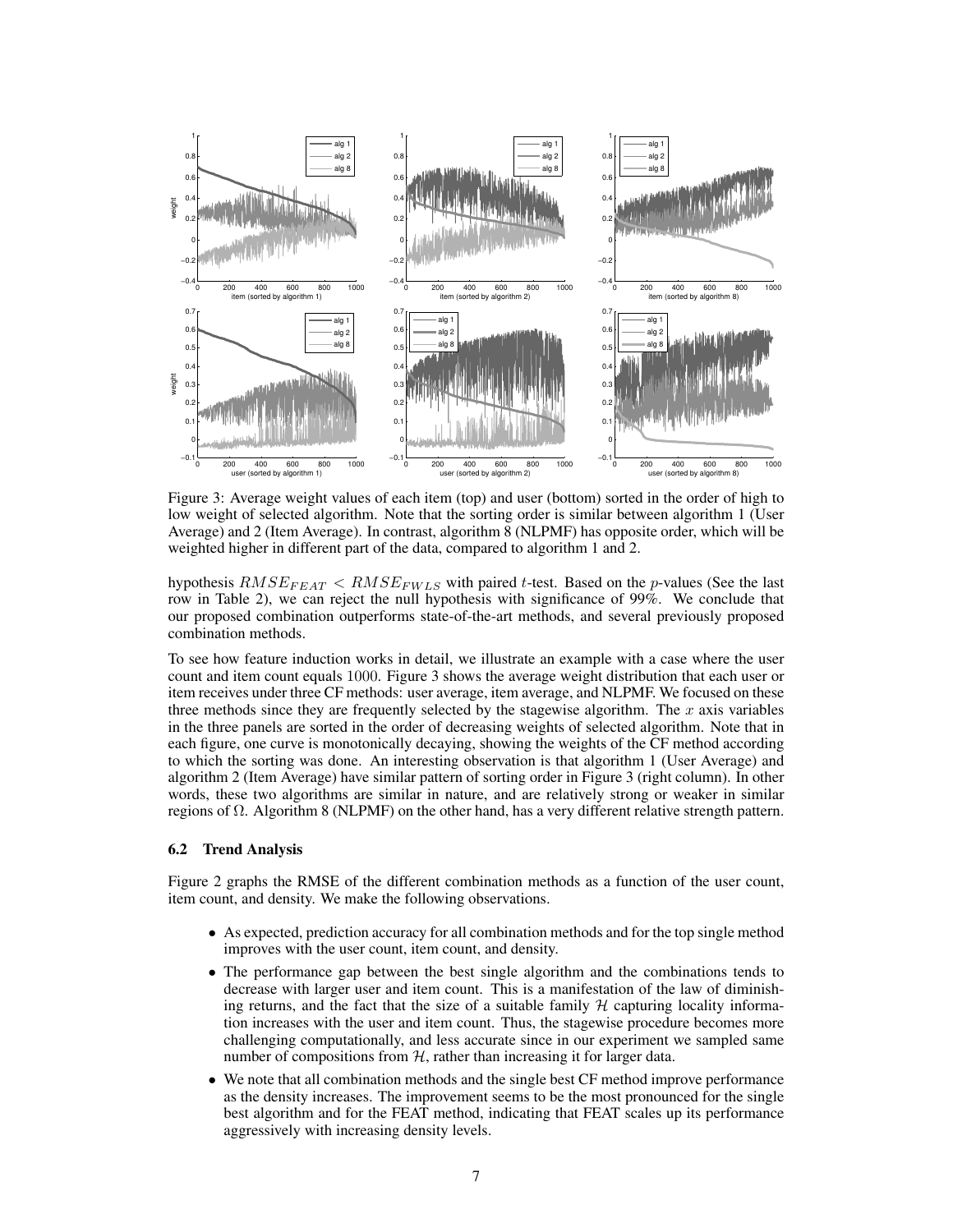• Comparing the left and middle panels of Figure 2 implies that having more users is more informative than having more items. In other words, if the total dataset size  $M \times N$  is equal, the performance tends to be better when  $M > N$  (left panel of Figure 2) than  $M < N$  (middle panel of Figure 2).

### 6.3 Scalability

Our proposed stagewise algorithm is very efficient, when compared to other feature selection algorithms such as step-wise or subset selection. Nevertheless, the large number of possible features may result in computational issues. In our experiments, we sampled from the space of candidate features a small subset of features that was considered for addition (the random subset is different in each iteration of the stagewise algorithm). In the limit  $K \to \infty$ , such a sampling scheme would recover the optimal ensemble as each feature will be selected for consideration infinitely often. Our experiments conclude that this scheme works well also in practice and results in significant improvement to the state-of-the-art even for a relatively small sample of feature candidates such as 200. Viewed from another perspective, this implies that randomly selecting such a small subset of features each iteration ensures the selection of useful features. In fact, the features induced in this manner were found to be more useful than the manually crafted features in the FWLS algorithm [26].

### 7 Summary

We started from an observation that the relative performance of different candidate recommendation systems  $f(u, i)$  depends on u and i, for example on the activity level of user u and popularity of item i. This motivated the development of combination of recommendation systems with non-constant weights that emphasize different candidates based on their relative strengths in the feature space. In contrast to the FWLS method that focused on manual construction of features, we developed a feature induction algorithm that works in conjunction with stagewise least-squares. We formulate a family of feature function, based on the discrete analog of triangular kernel smoothing. This family captures a wide variety of local information and is thus able to model the relative strengths of the different CF methods and how they change across  $\Omega$ .

The combination with induced features outperformed any of the base candidates as well as other combination methods in literature. This includes the recently proposed FWLS method that uses manually constructed feature function. As our candidates included many of the recently proposed state-of-the-art recommendation systems our conclusions are significant for the engineering community as well as recommendation system scientists.

### References

- [1] R. Bell, Y. Koren, and C. Volinsky. Modeling relationships at multiple scales to improve accuracy of large recommender systems. In *Proc. of the ACM SIGKDD*, 2007.
- [2] P. Bennett. Neighborhood-based local sensitivity. In *Proc. of the European Conference on Machine Learning*, 2007.
- [3] J. Breese, D. Heckerman, and C. Kadie. Empirical analysis of predictive algorithms for collaborative filtering. In *Uncertainty in Artificial Intelligence*, 1998.
- [4] D. DeCoste. Collaborative prediction using ensembles of maximum margin matrix factorizations. In *Proc. of the International Conference on Machine Learning*, 2006.
- [5] D. Heckerman, D. Maxwell Chickering, C. Meek, R. Rounthwaite, and C. Kadie. Dependency networks for inference, collaborative filtering, and data visualization. *Journal of Machine Learning Research*, 1, 2000.
- [6] J. L. Herlocker, J. A. Konstan, A. Borchers, and J. Riedl. An algorithmic framework for performing collaborative filtering. In *Proc. of ACM SIGIR Conference*, 1999.
- [7] M. Jahrer, A. Töscher, and R. Legenstein. Combining predictions for accurate recommender systems. In *Proc. of the ACM SIGKDD*, 2010.
- [8] Y. Koren. Factorization meets the neighborhood: a multifaceted collaborative filtering model. In *Proc. of the ACM SIGKDD*, 2008.